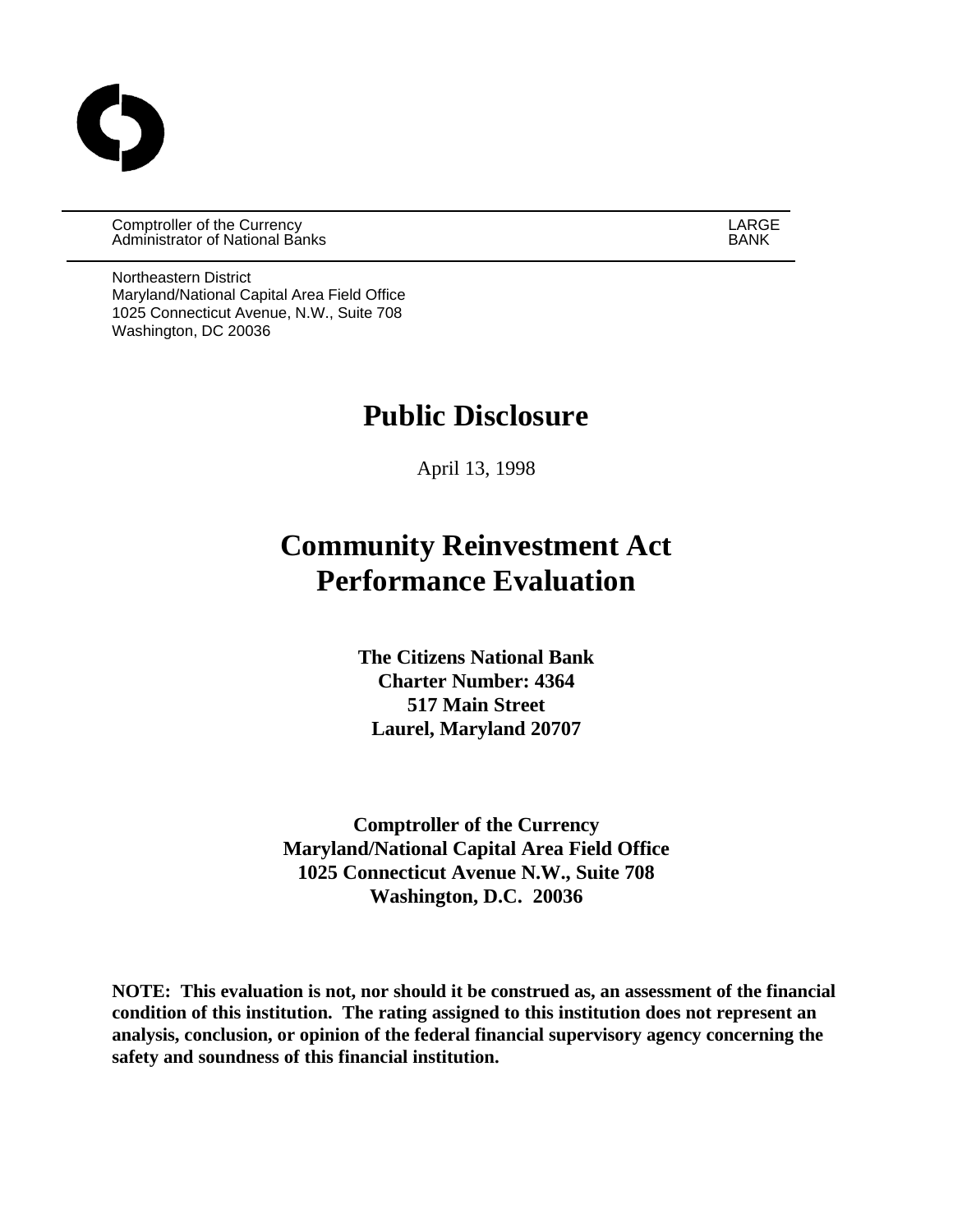# **TABLE OF CONTENTS**

l

| <b>Conclusions with Respect to Performance Tests</b> |  |
|------------------------------------------------------|--|
|                                                      |  |
|                                                      |  |
|                                                      |  |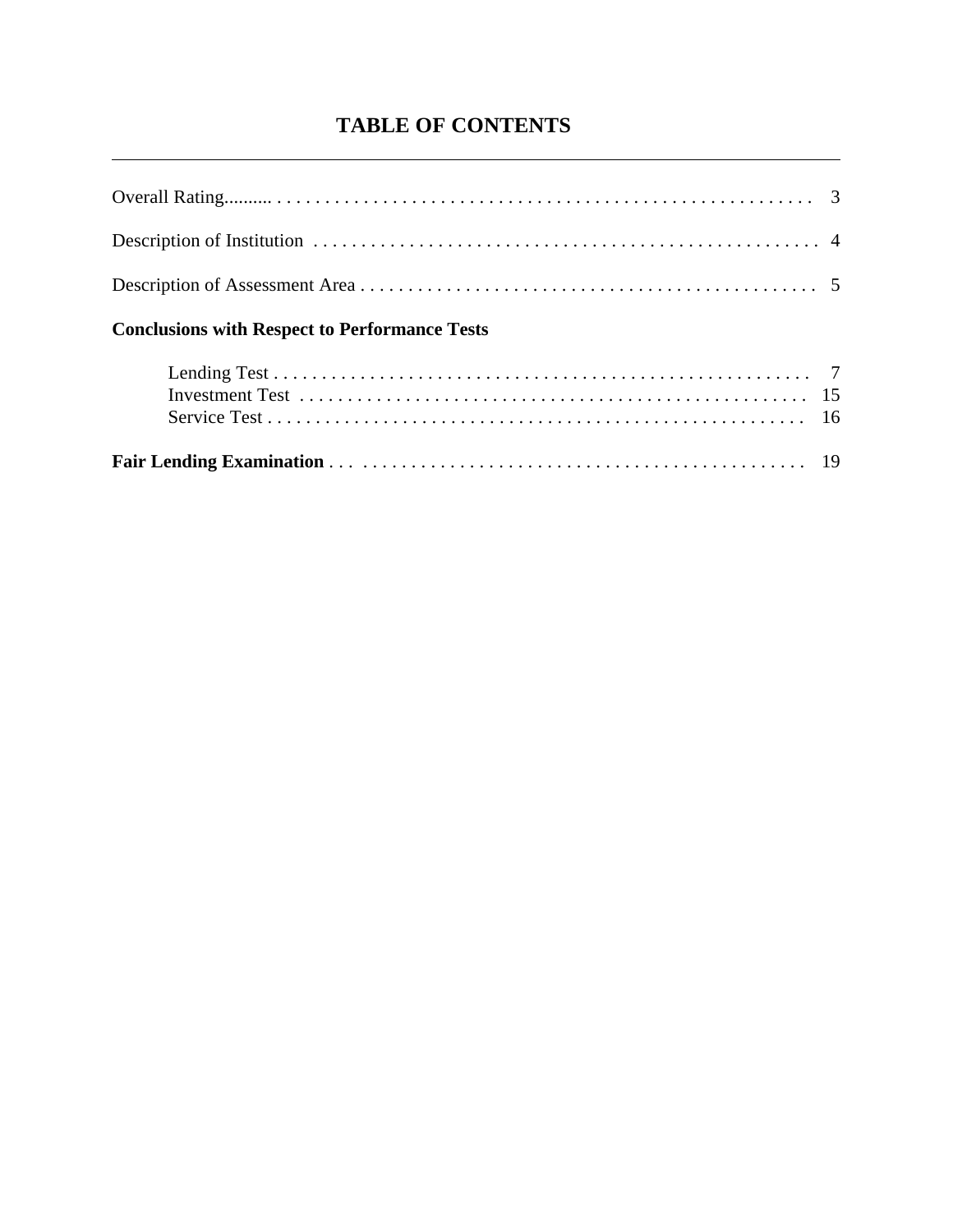# **General Information**

The Community Reinvestment Act (CRA) requires each federal financial supervisory agency to use its authority when examining financial institutions subject to its supervision, to assess the institution's record of meeting the credit needs of its entire community, including low- and moderate-income neighborhoods, consistent with safe and sound operation of the institution. Upon conclusion of such examination, the agency must prepare a written evaluation of the institution's record of meeting the credit needs of its community.

This document is an evaluation of the CRA performance of **The Citizens National Bank**  prepared by the **Comptroller of the Currency**, the institution's supervisory agency, as of **April 13, 1998**. The agency evaluates performance in the assessment area(s), as they are delineated by the institution, rather than individual branches. This assessment area evaluation may include the visits to some, but not necessarily all of the institution's branches. The agency rates the CRA performance of an institution consistent with the provisions set forth in Appendix A to 12 C.F.R. Part 25.

**Institution's CRA Rating:** This institution is rated *Satisfactory*. The factors supporting the bank's overall rating include:

- < a high percentage (80%) of HMDA, small business, and community development loans made within the assessment area that are responsive to the identified credit needs.
- $\triangleright$  excellent penetration in the distribution of small-sized small business loans and good penetration among business customers of different sizes;
- **Example 2** and provide and moderate-income individuals within the assessment area and good penetration among retail customers of different income levels;
- a relatively high \$2.5 million in community development loans, representing very good responsiveness to the identified credit needs of the assessment area;
- < a good distribution of loans, particularly small business loans, throughout the assessment area;
- an adequate level of qualified investments throughout the assessment area;
- < delivery systems that are accessible to essentially all segments of the assessment area, with no variation in services that would inconvenience certain portions; and,
- < a relatively high level of community development services provided.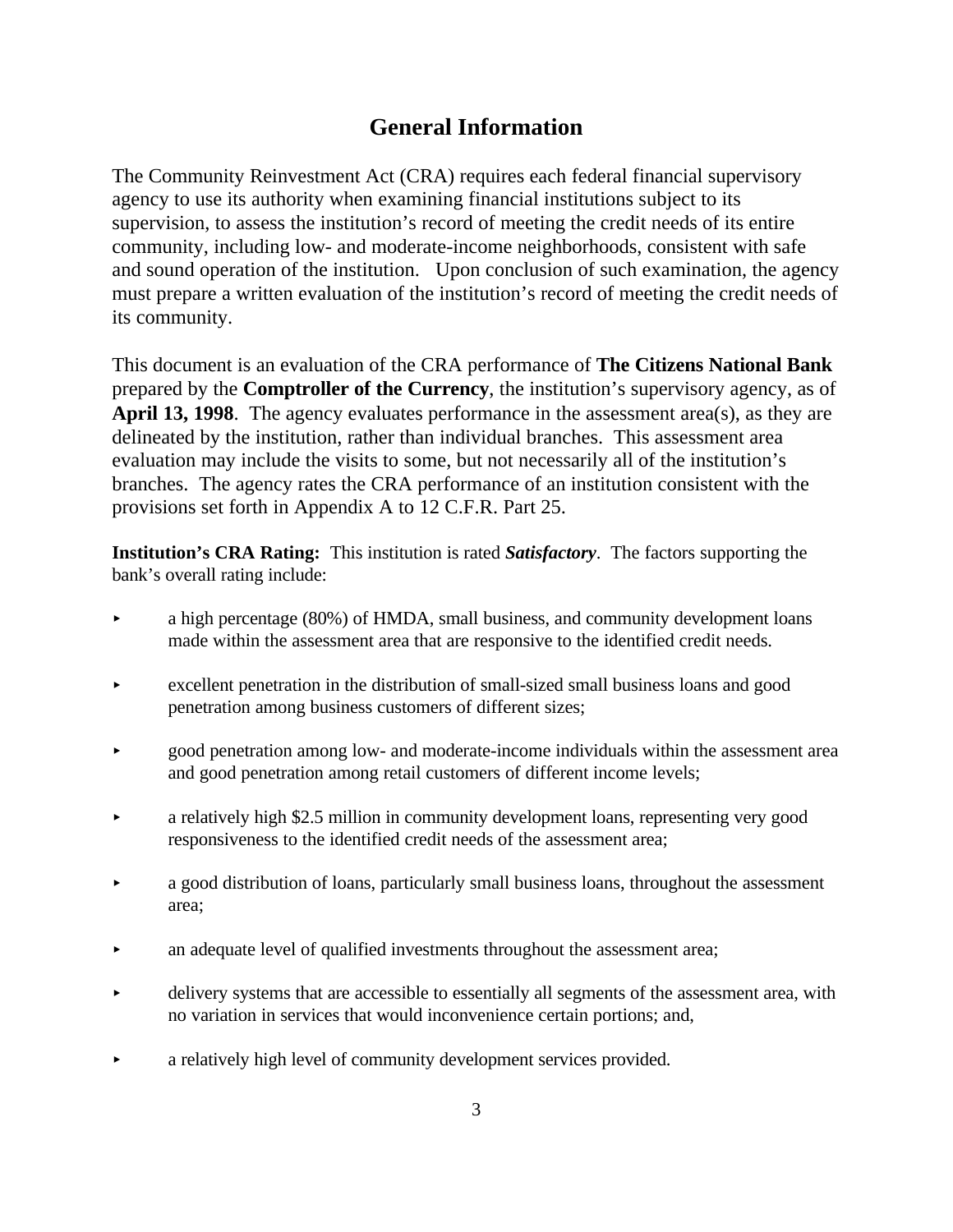The following table indicates the performance level of The Citizens National Bank with respect to the lending, investment, and service tests.

| <b>Performance Levels</b> | <b>The Citizens National Bank</b><br><b>Performance Tests</b> |   |   |  |
|---------------------------|---------------------------------------------------------------|---|---|--|
|                           | Service Test<br>Lending Test*<br><b>Investment Test</b>       |   |   |  |
| Outstanding               |                                                               |   |   |  |
| High satisfactory         | Χ                                                             |   | X |  |
| Low satisfactory          |                                                               | Χ |   |  |
| Needs to improve          |                                                               |   |   |  |
| Substantial noncompliance |                                                               |   |   |  |

**\* Note: The lending test is weighted more heavily than the investment and service tests in the overall rating.**

#### *Description of Institution*

The Citizens National Bank (CNB), Laurel, Maryland, is an affiliate of Mercantile Bankshares Corporation (Mercantile). Mercantile is a \$7.2 billion dollar multibank holding company headquartered in Baltimore, Maryland. The holding company owns twenty-two financial institutions in Maryland, Virginia and Delaware. CNB is the second largest bank within the group and operates wholly within the State of Maryland.

CNB was chartered as a national bank in 1890, and became a subsidiary of Mercantile in 1968. CNB operates 17 full service branches throughout its assessment area. Every branch has drive-up facilities and ATM access. In addition, there is one remote ATM site located in the Commissary at Fort Meade.

As of December 31, 1997, CNB's assets totaled \$555 million. CNB offers a wide range of loan products including various types of commercial, consumer, and construction loans, as well as certain types of residential mortgage loans. Other conventional residential mortgage products are offered through a holding company affiliate, Mercantile Mortgage Corporation (MMC). The average loan-to-deposit ratio of 74% during the review period is comparable to national peer banks. Net loans averaged 61% of total assets during this same period. The loan portfolio is composed of real estate loans at 43% (35% commercial and 9% residential real estate), consumer loans at 37%, commercial loans at 17%, and municipal loans at 3%. There are no financial or legal constraints impacting CNB's ability to help meet its community's credit needs.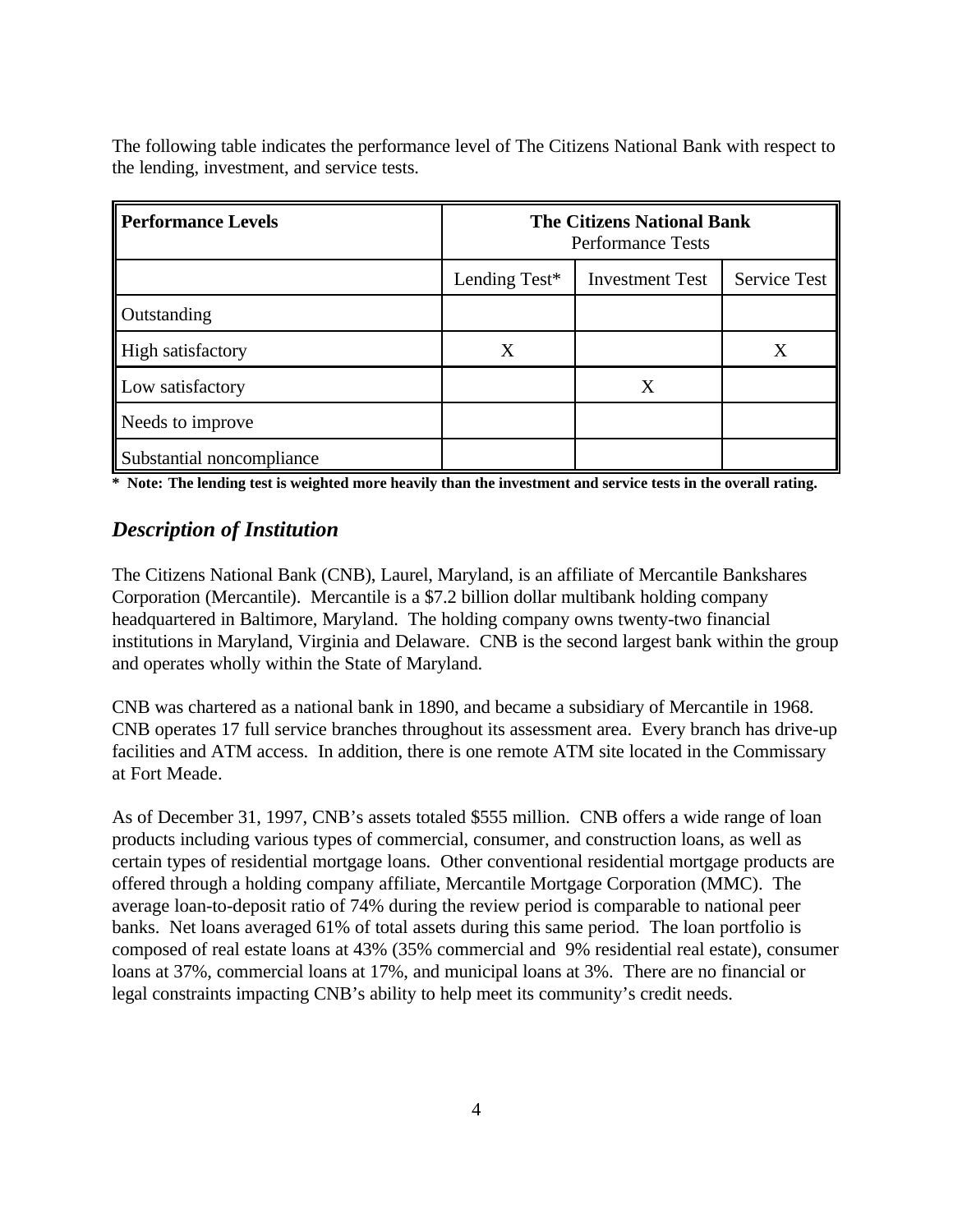Strong Competition is provided by several large national and regional institutions, as well as other community banks in the area. Primary competitors include NationsBank, First Union, Crestar, First National Bank of Maryland, Sandy Spring National Bank, Columbia Bank and FCNB. CNB's business strategy calls for the bank to be a premier provider of relationshiporiented community banking services in the marketplace between Baltimore, MD, and Washington, DC.

## *Description of Assessment Area*

CNB has defined one contiguous assessment area consisting of all of Howard County except one western census tract that is a state park, western Anne Arundel County , eastern Montgomery County, and northern Prince George's County in the State of Maryland. Both Howard and Anne Arundel Counties are in the Baltimore Metropolitan Statistical Area (MSA), 0720. Montgomery and Prince George's Counties are in the Washington DC MSA, 8840. These two MSA's are part of the Consolidated Metropolitan Statistical Area (CMSA) of Washington DC-Baltimore Maryland. The assessment area covers 104 whole census tracts and is located entirely within the Washington DC-Baltimore Maryland CMSA. The assessment area meets regulatory guidelines and does not arbitrarily exclude any low- or moderate-income areas.

The assessment area is populated by over 535 thousand individuals according to the 1990 US Census. The Housing and Urban Development (HUD) statewide 1998 metropolitan median family income is \$60,500, and the 1998 median family income for the assessment area is \$64,111. Housing units total are 196,724, of which 73% are one- to four-family units. Owner-occupied housing is 64% of the total housing stock, and renter occupied housing is 31%, while vacant housing accounts for 5% of the total.

| <b>ASSESSMENT AREA DEMOGRAPHICS</b> |                           |                             |                                                         |  |  |  |
|-------------------------------------|---------------------------|-----------------------------|---------------------------------------------------------|--|--|--|
| <b>Designation</b>                  | # Census<br><b>Tracts</b> | % of Total<br><b>Tracts</b> | % of Households<br><b>Residing in the Census Tracts</b> |  |  |  |
| Low                                 |                           | 1%                          | $< 1\%$                                                 |  |  |  |
| <b>Moderate</b>                     | 8                         | 8%                          | 9%                                                      |  |  |  |
| <b>Middle</b>                       | 47                        | 45%                         | 43%                                                     |  |  |  |
| <b>Upper</b>                        | 47                        | 45%                         | 48%                                                     |  |  |  |
| <b>Income Not Applicable</b>        |                           | 1%                          | 0%                                                      |  |  |  |
| <b>TOTAL</b>                        | 104                       | 100%                        | 100%                                                    |  |  |  |

The demographics and income characteristics of the bank's assessment area reflects the following: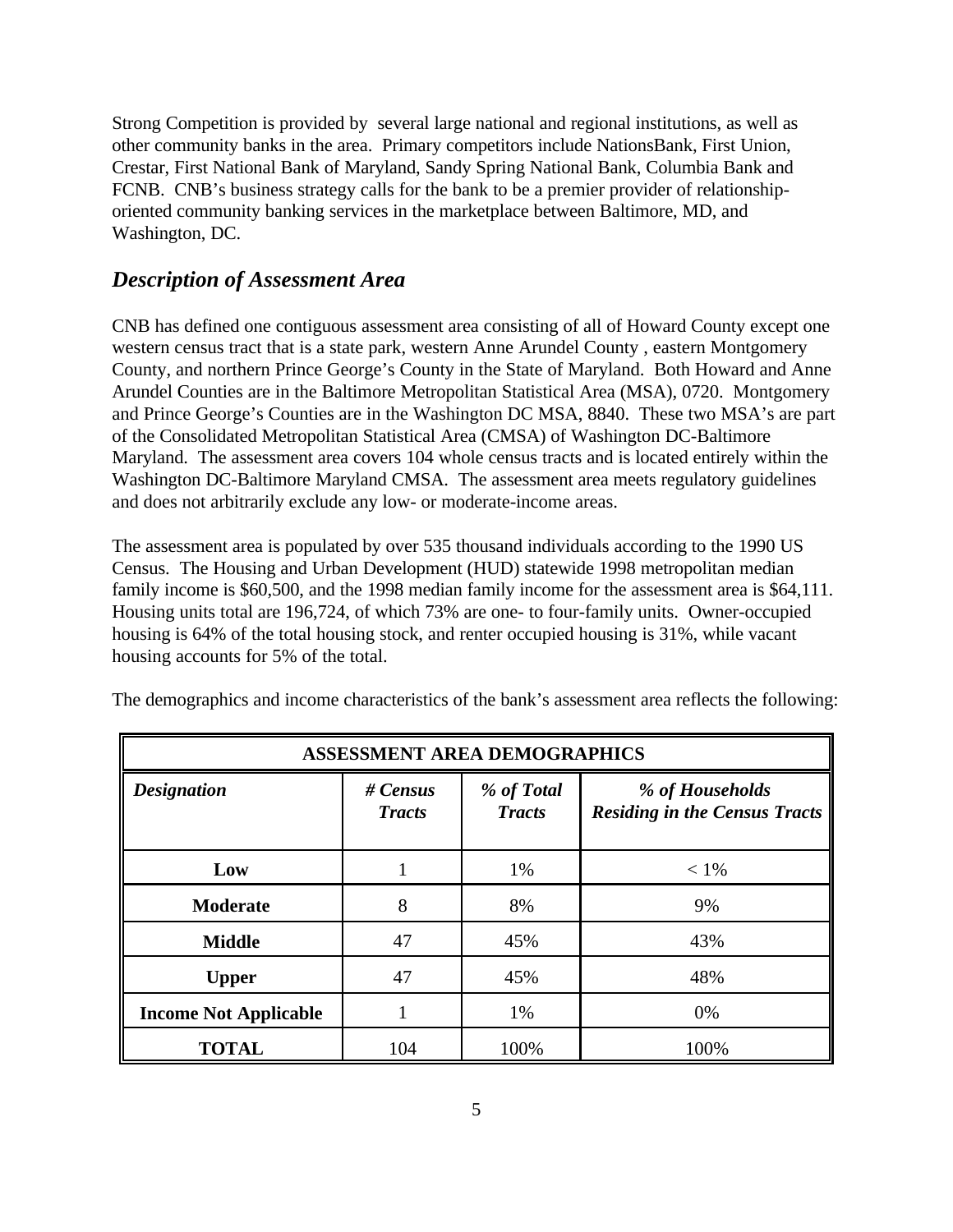| <b>FAMILY INCOME CHARACTERISTICS</b>     |      |  |  |  |  |
|------------------------------------------|------|--|--|--|--|
| <b>Level of Income</b><br><b>Percent</b> |      |  |  |  |  |
| Low                                      | 10%  |  |  |  |  |
| <b>Moderate</b>                          | 15%  |  |  |  |  |
| <b>Middle</b>                            | 24%  |  |  |  |  |
| <b>Upper</b>                             | 51%  |  |  |  |  |
| <b>Total</b>                             | 100% |  |  |  |  |

The assessment area has 20,448 businesses of which 16,530 reported business revenues. For businesses reporting revenues, 14,389, or 87.1%, have annual revenues of less than \$1 million.

The local economy continues to improve and is performing well. Unemployment in the assessment area is low at 2% of the total population. Major employment is provided by federal and local governments, military, aerospace and electronics manufacturing industries, construction industries, services, retail trade firms, and the University of Maryland. Banking competition in the assessment area is strong.

Affordable multifamily rental housing, affordable 1-4 family housing, business district revitalization, small business lending and small business loans for new businesses were described as primary credit needs by bank management and community contacts. Community contacts included an affordable housing group and a business district revitalization group.

### **CONCLUSIONS WITH RESPECT TO PERFORMANCE TESTS**

#### *Scope of Review*

This review of The Citizens National Bank's CRA performance covers the time period from January 1, 1996 to December 31, 1997. The analysis is based on the bank's small business loan data collection and Home Mortgage Disclosure Act - Loan Activity Reports (HMDA-LAR). Loan products evaluated include: HMDA-reportable loans (i.e. home purchase mortgage, refinance, and home improvement loans), small business loans and community development loans. This review also includes an evaluation of services provided and qualified investments made during the time period. At the request of the bank, HMDA loans reported by Mercantile Mortgage Corporation (MMC) for 1996 and 1997, within CNB's assessment area, were included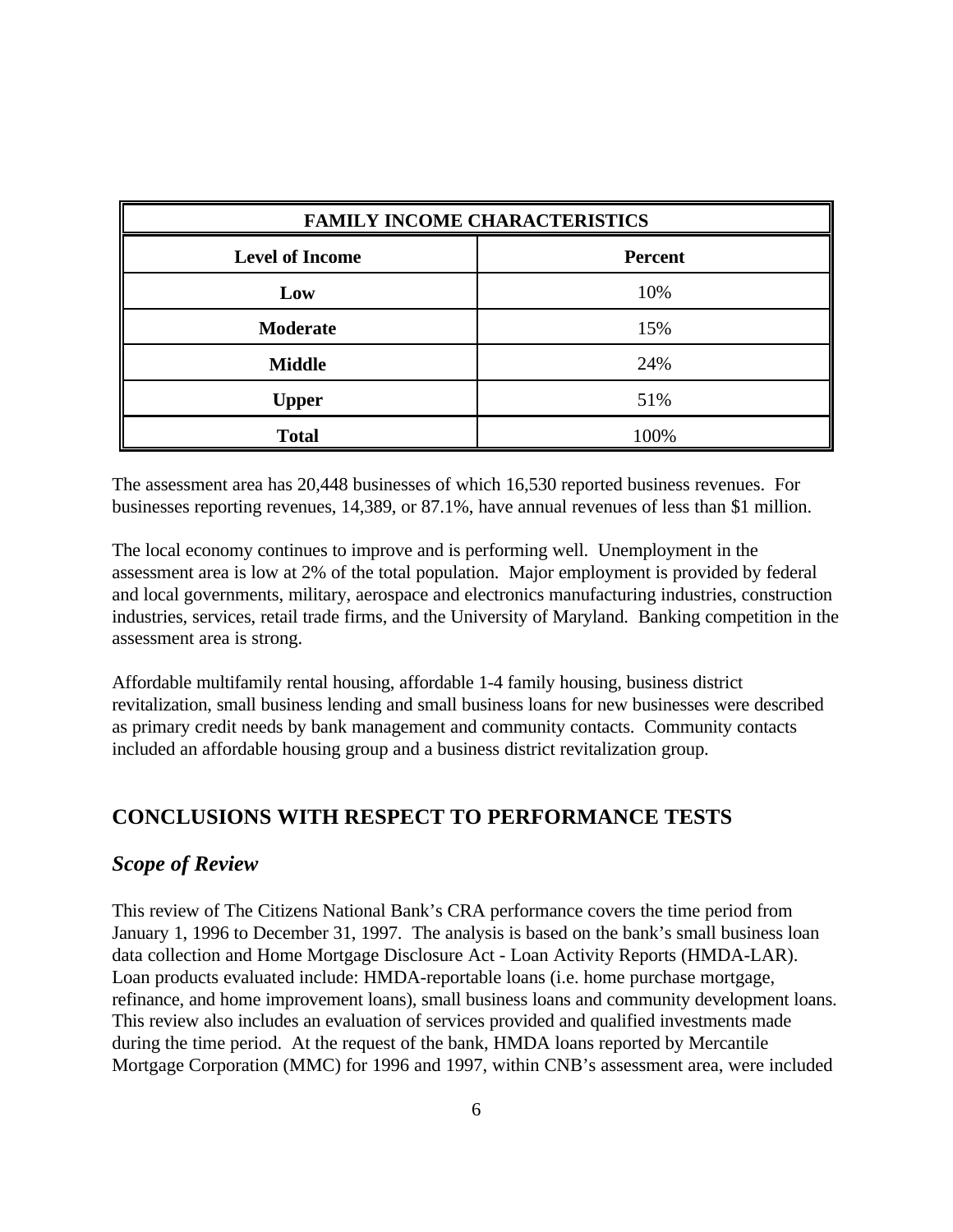in the analysis.

The small business loan data originally submitted by the bank for this review contained errors which required correction. After correction and data reverification, revised small business loan data was used to evaluate the bank's CRA performance.

# **LENDING TEST**

The evaluation of lending performance is more heavily weighted toward small business lending because it comprises a larger portion of CNB's lending activity. Additionally, small business lending is an identified credit need within the assessment area.

#### *Performance Criteria*

# **Lending Activity**

CNB lending levels reflect adequate responsiveness to assessment area credit needs. During the review period CNB originated 379 small business loans in its assessment area totaling \$25 million. CNB was in the top 10 out of 91 small business lenders within the assessment area. In addition, the bank originated 84 HMDA loans totaling \$3.7 million. These loans were primarily for home improvement. Other lending included several multifamily loans. Lastly, during the review period Mercantile Mortgage Corporation (MMC) originated 64 loans totaling \$8.4 million, within the bank's assessment area.

# **Lending Concentration**

As the following table indicates, a high percentage of the number of CNB's loans are made within the assessment area. In addition, a high percentage of the dollar amount of small business loans originated by the bank are within the assessment area. The modest percentage of the dollar amount of HMDA and Community Development loans originated within the assessment area reflects a very large multifamily housing loan originated in a moderate-income census tract immediately adjacent to the bank's assessment area. This loan qualifies as a Community Development loan ( refer to the Community Development Lending section of this evaluation for additional details).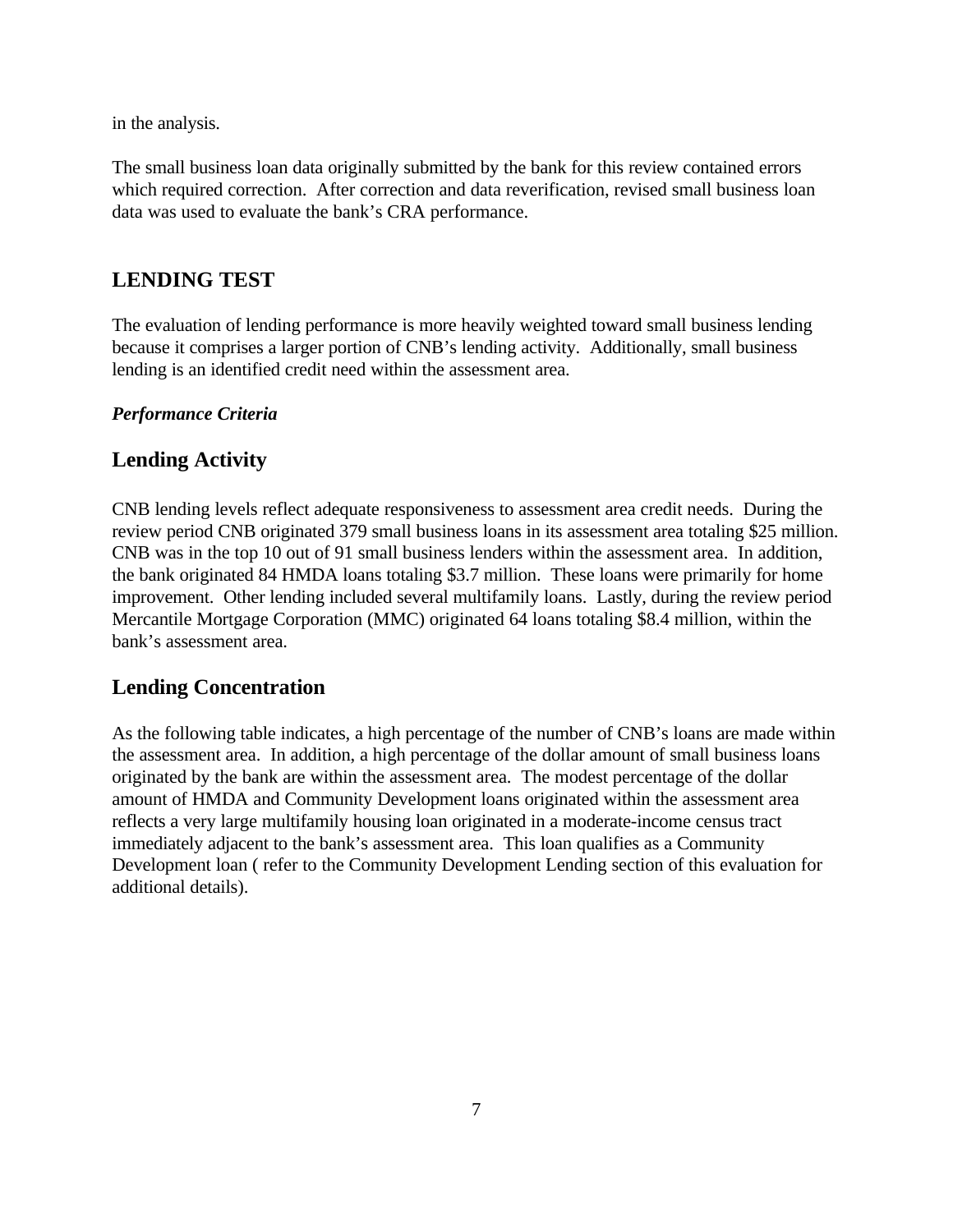| <b>LOAN ORIGINATIONS BY PRODUCT TYPE IN THE ASSESSMENT AREA</b><br>DURING THE EVALUATION PERIOD (*) |     |     |        |             |  |  |  |  |
|-----------------------------------------------------------------------------------------------------|-----|-----|--------|-------------|--|--|--|--|
| <b>LOAN TYPE</b><br>#LOANS<br>% of TOTAL<br>\$ (000's)<br>% of TOTAL                                |     |     |        |             |  |  |  |  |
| <b>HMDA</b>                                                                                         | 84  | 84% | 3,703  | $50\%$ (**) |  |  |  |  |
| <b>Small Business</b>                                                                               | 379 | 80% | 25,457 | 81%         |  |  |  |  |
| <b>Community</b><br><b>Development</b>                                                              | 3   | 75% | 845    | $34\%$ (**) |  |  |  |  |
| <b>TOTAL</b>                                                                                        | 466 | 80% | 30,005 | 72%         |  |  |  |  |

(\*) This table reflects loans originated in the assessment area from January 1996 to December 1997. (\*\*) Penetration % adversely impacted by a very large multifamily loan originated immediately adjacent to the bank's assessment area.

### **Geographic Distribution of Loans**

The geographic distribution of loans reflects good penetration throughout the assessment area. This is primarily based on the distribution of small business loans and the improved 1997 distribution of HMDA loans. Although strong competition exists in the assessment area from large, multi-state competitors, CNB is one of the top ten small business lenders.

#### *Small Business Lending*

The geographic distribution of small business lending is good. The following table shows that an average of over 13% of the bank's small business loans were originated in moderate income census tracts during the review period. These census tracts account for 7% of all small businesses within the bank's assessment area. The distribution of small business lending across all census tracts in the assessment area is fairly representative of the percentage of small businesses within each tract. CNB has 2.19% of the small business market within its assessment area, placing it in the top ten lenders.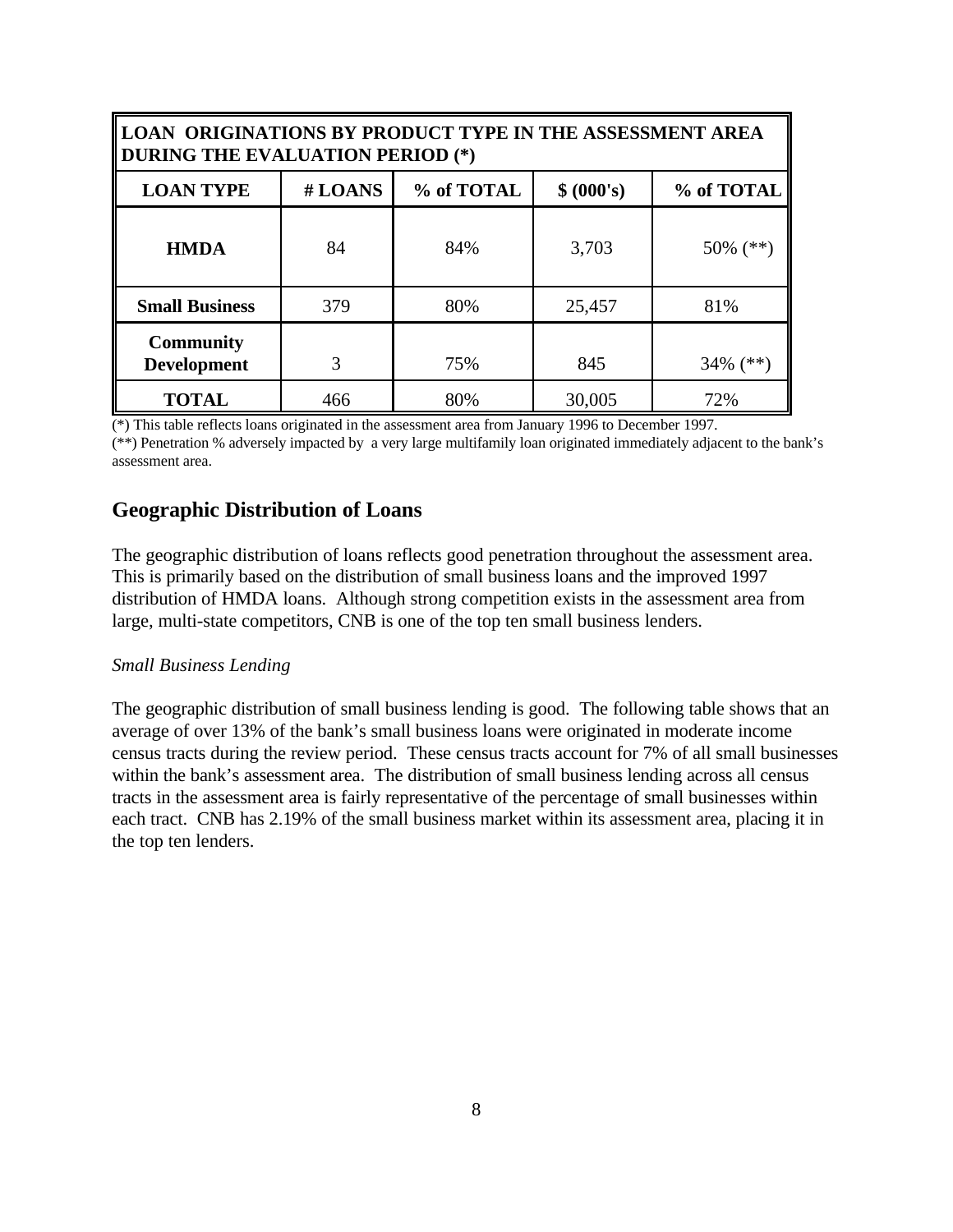| <b>Geographic Distribution of Small Business Loans Within Assessment Area</b> |                |                  |                |                             |                             |  |
|-------------------------------------------------------------------------------|----------------|------------------|----------------|-----------------------------|-----------------------------|--|
|                                                                               | 1996           |                  | 1997           | $%$ of<br><b>Businesses</b> |                             |  |
| <b>Census</b><br><b>Tracts</b>                                                | # Loans / $\%$ | $$ (000's) / \%$ | # Loans / $\%$ | $$ (000's) / \%$            | each Census<br><b>Tract</b> |  |
| Low                                                                           | 0/0%           | 0/0%             | $0/0\%$        | $0/0\%$                     | 0%                          |  |
| <b>Moderate</b>                                                               | 16/9%          | 716/6%           | 34/16%         | 2,884 / 21%                 | 7%                          |  |
| <b>Middle</b>                                                                 | 95 / 56%       | $6,380 / 54\%$   | 107/52%        | 6,070/45%                   | 40%                         |  |
| <b>Upper</b>                                                                  | 60 / 35%       | 4,746 / 40%      | 66 / 32%       | $4,650/34\%$                | 53%                         |  |
| No Income *                                                                   | 0/0%           | $0/0\%$          | $1 / < 1\%$    | $11 / < 1\%$                | 0%                          |  |
| <b>Total</b>                                                                  | 171 / 100%     | 11,842/100%      | 208 / 100%     | 13,615/100%                 | 100%                        |  |

\* The No Income census tract is a Prison

#### *HMDA Loans*

The geographic distribution of HMDA loans is adequate. As the HMDA Loans table below indicates, the bank's record of lending in moderate-income census tracts improved for 1997. In 1997 6% of the number of loans were originated in moderate-income census tracts. These census tracts account for 8% of the assessment area. During the review period 2.4% of CNB's HMDA loans were originated in low- and moderate-income census tracts. Owner occupied low- and moderate-income households constitute 3% of the bank's assessment area.

| <b>Geographic Distribution of HMDA Loans</b> |                |                  |                                    |                                                       |         |  |
|----------------------------------------------|----------------|------------------|------------------------------------|-------------------------------------------------------|---------|--|
|                                              |                | 1996             | 1997                               | $%$ Owner -<br>Occupied<br><b>Households</b><br>in AA |         |  |
| <b>Census</b><br><b>Tracts</b>               | # Loans / $\%$ | $$ (000's) / \%$ | $$ (000's) / \%$<br># Loans / $\%$ |                                                       |         |  |
| Low                                          | 0/0%           | 0/0%             | 0/0%                               | 0/0%                                                  | $< 1\%$ |  |
| <b>Moderate</b>                              | 0/0%           | 0/0%             | 2/6%                               | 14/1%                                                 | 3%      |  |
| <b>Middle</b>                                | 36/69%         | 1,282 / 90%      | 20/63%                             | 874 / 38%                                             | 41%     |  |
| <b>Upper</b>                                 | 16/31%         | 145 / 10%        | 10/31%                             | 1,388/61%                                             | 56%     |  |
| <b>Total</b>                                 | 52 / 100%      | 1,427 / 100%     | 32 / 100%                          | $2,276/100\%$                                         | 100%    |  |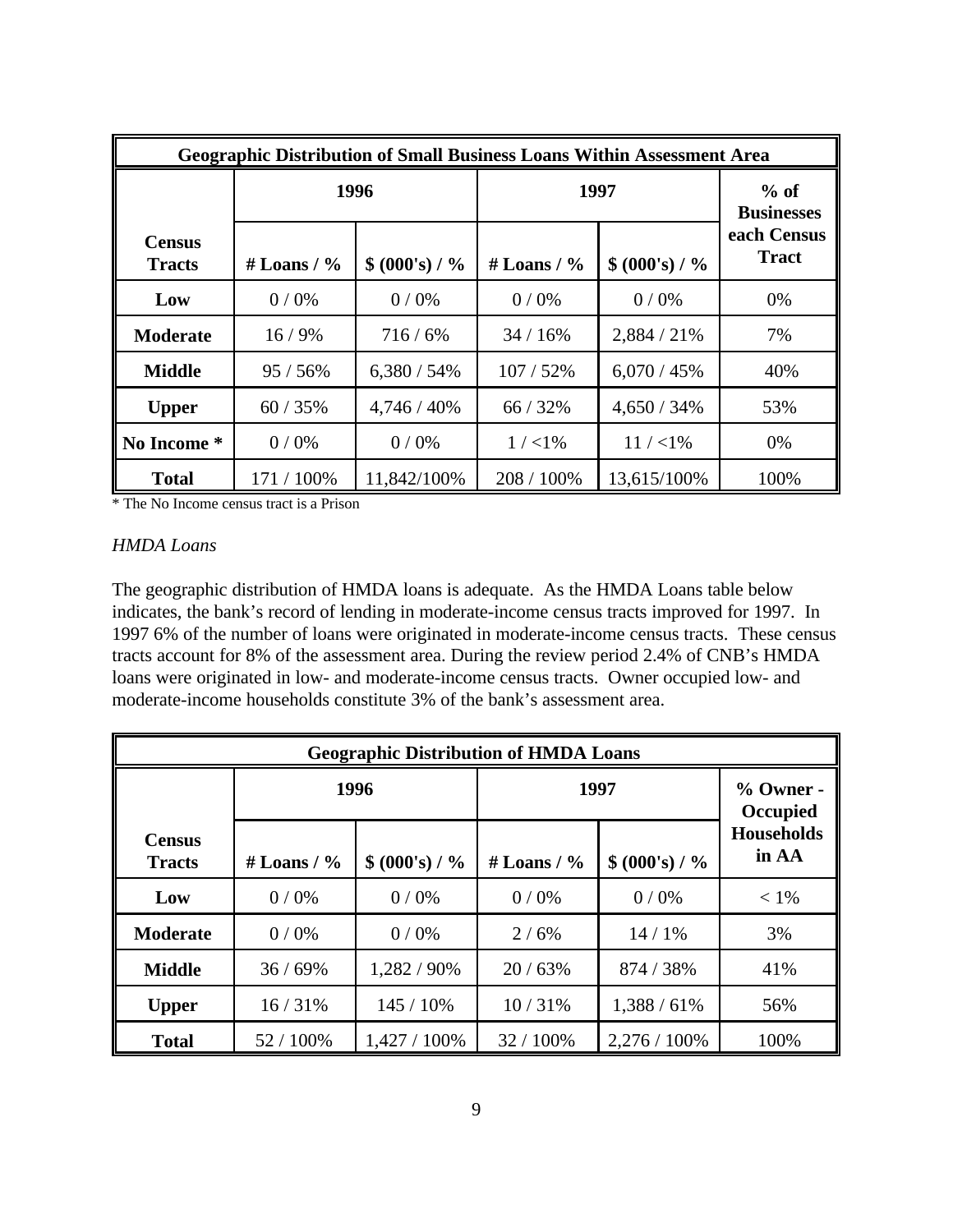## **Borrowers' Profile**

The distribution of borrowers reflects good penetration among retail customers of different income levels and business customers of different sizes. The tables below show the distribution of small business, HMDA loans.

#### *Small Business Lending*

As the following table indicates, CNB's distribution of lending to small businesses by revenue size (gross annual sales) reflects adequate penetration of small businesses. The percentage of the number of loans to businesses with revenues less than \$1 million increased from 44% in 1996 to 53% in 1997 while the percentage of dollar volume increased from 29% to 55%. On a combined basis for the evaluation period, 49% of the number of originations and 43% of the dollar volume were to businesses with revenues less than \$1 million. Businesses with annual revenues less than \$1 million represent 87.1% of the total number of businesses within the assessment area reporting income.

| Distribution of Small Business Loans by Revenue Size within Assessment Area |                                    |               |                |                  |  |  |
|-----------------------------------------------------------------------------|------------------------------------|---------------|----------------|------------------|--|--|
|                                                                             | 1996                               |               | 1997           |                  |  |  |
| <b>Business</b><br><b>Revenue Size</b>                                      | $$ (000's) / \%$<br># Loans / $\%$ |               | # Loans / $\%$ | $$ (000's) / \%$ |  |  |
| $0 < $1$ Million                                                            | 76 / 44%                           | $3,479/29\%$  | $111 / 53\%$   | 7,439 / 55%      |  |  |
| $> $1$ Million                                                              | 95/56%                             | $8,363/71\%$  | 97/47%         | 6,176/45%        |  |  |
| <b>Totals</b>                                                               | 171 / 100%                         | 11,842 / 100% | 208 / 100%     | $13,615/100\%$   |  |  |

A large number of the bank's loans are less than \$100 thousand reflecting excellent penetration in the distribution of small-sized small business loans. The following table shows the distribution of small business loans by size.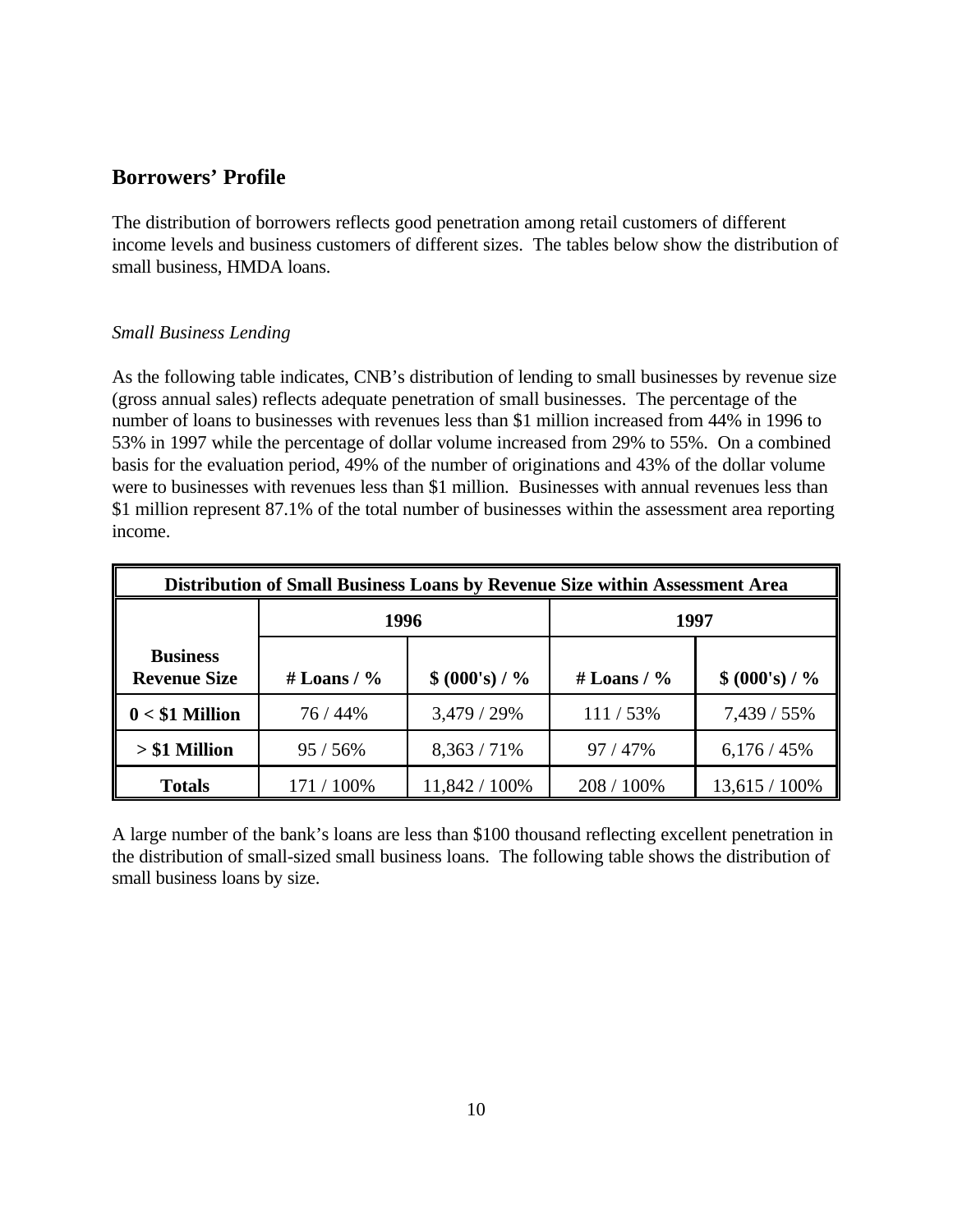| Distribution of Small Business Loans by Loan Size within Assessment Area |                |                  |                |                  |  |  |
|--------------------------------------------------------------------------|----------------|------------------|----------------|------------------|--|--|
|                                                                          | 1996           |                  |                | 1997             |  |  |
| <b>Loan Size</b><br>(000s)                                               | # Loans / $\%$ | $$ (000's) / \%$ | # Loans / $\%$ | $$ (000's) / \%$ |  |  |
| $<$ \$100                                                                | 149 / 87%      | $4,973/42\%$     | 183 / 88%      | 5,031 / 37%      |  |  |
| \$100-\$250                                                              | $11/6.5\%$     | 1,979 / 17%      | $15/7\%$       | $2,920/21\%$     |  |  |
| \$250-\$1,000                                                            | $11/6.5\%$     | 4,890 / 41%      | 10/5%          | 5,664 / 42%      |  |  |
| <b>Totals</b>                                                            | 171 / 100%     | 11,842 / 100%    | 208 / 100%     | $13,615/100\%$   |  |  |

#### *SBA Lending*

The bank participates in the Small Business Administration's (SBA) 7A and 504 loan programs on an on-going basis. During the evaluation period CNB originated seven (7) SBA 7A and 504 loans totaling \$5.9 million. These loans are included in the small business loan totals above.

#### *HMDA Loans*

This table shows good penetration of the number and dollar amount of HMDA loans to families with low- and moderate-incomes. Based on the income characteristics of families within the banks assessment area, 10% have low-incomes while 15% have moderate-incomes. During the review period CNB originated 32% of the number of its HMDA loans to low-income families within the assessment area. CNB also originated 16% of the number of its HMDA loans to moderate-income families within the assessment area. During the review period 15% of the dollar amount of its HMDA loans were originated within the assessment area to families with low- and moderate-incomes.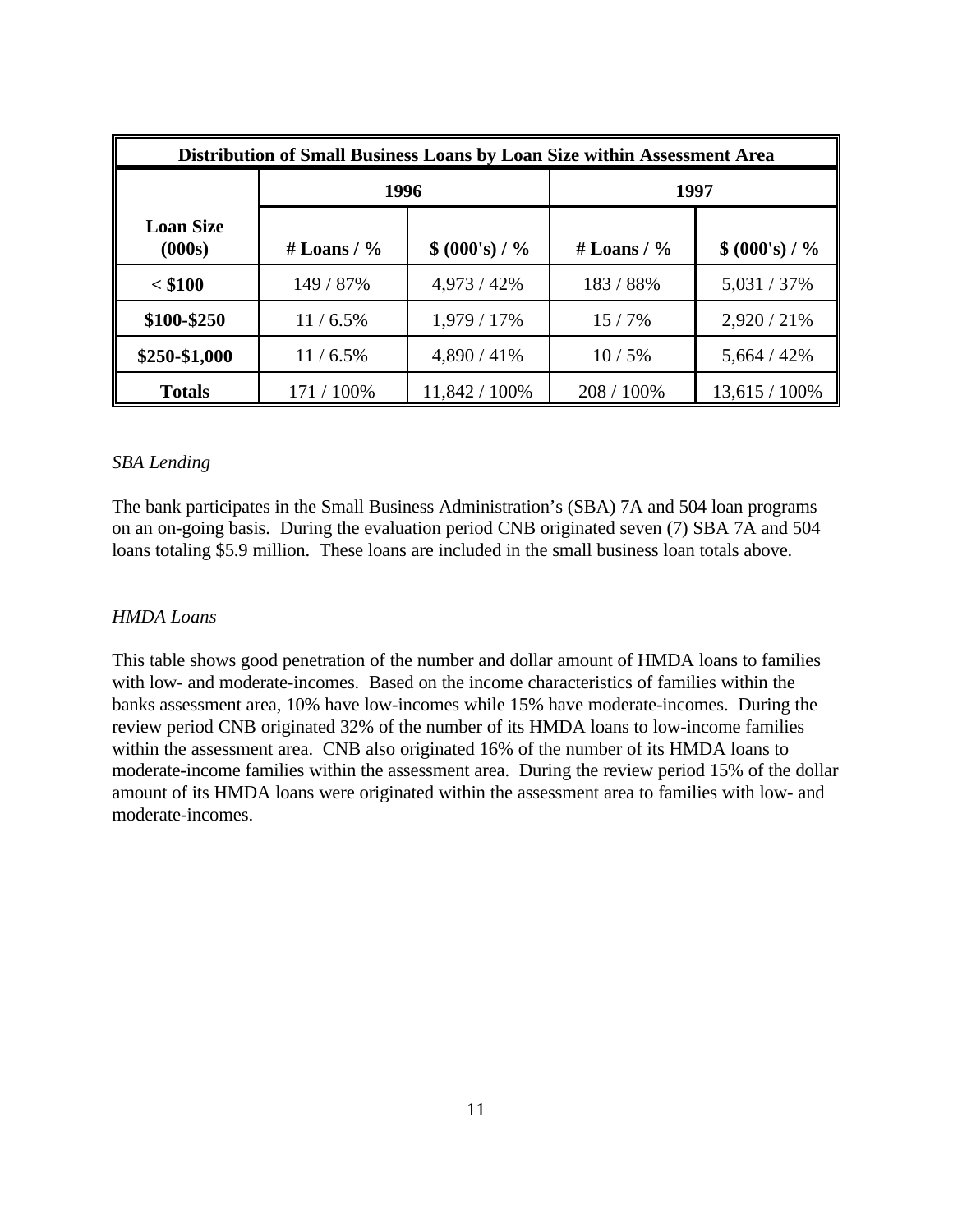| Borrower Characteristics of HMDA Loans within Assessment Area |                |                  |                |                           |                                              |  |
|---------------------------------------------------------------|----------------|------------------|----------------|---------------------------|----------------------------------------------|--|
| <b>Income</b>                                                 | 1996           |                  | 1997           | $%$ of<br><b>Families</b> |                                              |  |
| <b>Levels</b>                                                 | # Loans / $\%$ | $$ (000's) / \%$ | # Loans / $\%$ | $$ (000's) / \%$          | within each<br><b>Income</b><br><b>Level</b> |  |
| Low                                                           | 19 / 37%       | 125/9%           | 8/25%          | 56/2%                     | 10%                                          |  |
| <b>Moderate</b>                                               | 9/17%          | 289 / 20%        | 5/16%          | 91/4%                     | 15%                                          |  |
| <b>Middle</b>                                                 | 13/25%         | 187 / 13%        | 5/16%          | 185 / 8%                  | 24%                                          |  |
| <b>Upper</b>                                                  | 8/15%          | 82/6%            | 11/34%         | 1,536 / 68%               | 51%                                          |  |
| <b>Income N/A</b><br>$(*)$                                    | $3/6\%$        | 744 / 52%        | $3/9\%$        | 408 / 18%                 | N/A                                          |  |
| <b>Total</b>                                                  | 52 / 100%      | $1,427/100\%$    | 32 / 100%      | 2,276 / 100%              | 100%                                         |  |

(\*) Loans to multifamily housing and churches not required to report income levels.

#### *Affiliate HMDA Lending Activities*

CNB's lending performance attributable to **Mercantile Mortgage Corporation (MMC)** is shown on the tables below.

As the following table indicates, the distribution of loans among borrowers of low- and moderateincomes is good. The distribution of loans to families with low- and moderate-incomes is representative of the distribution of income levels within the assessment area.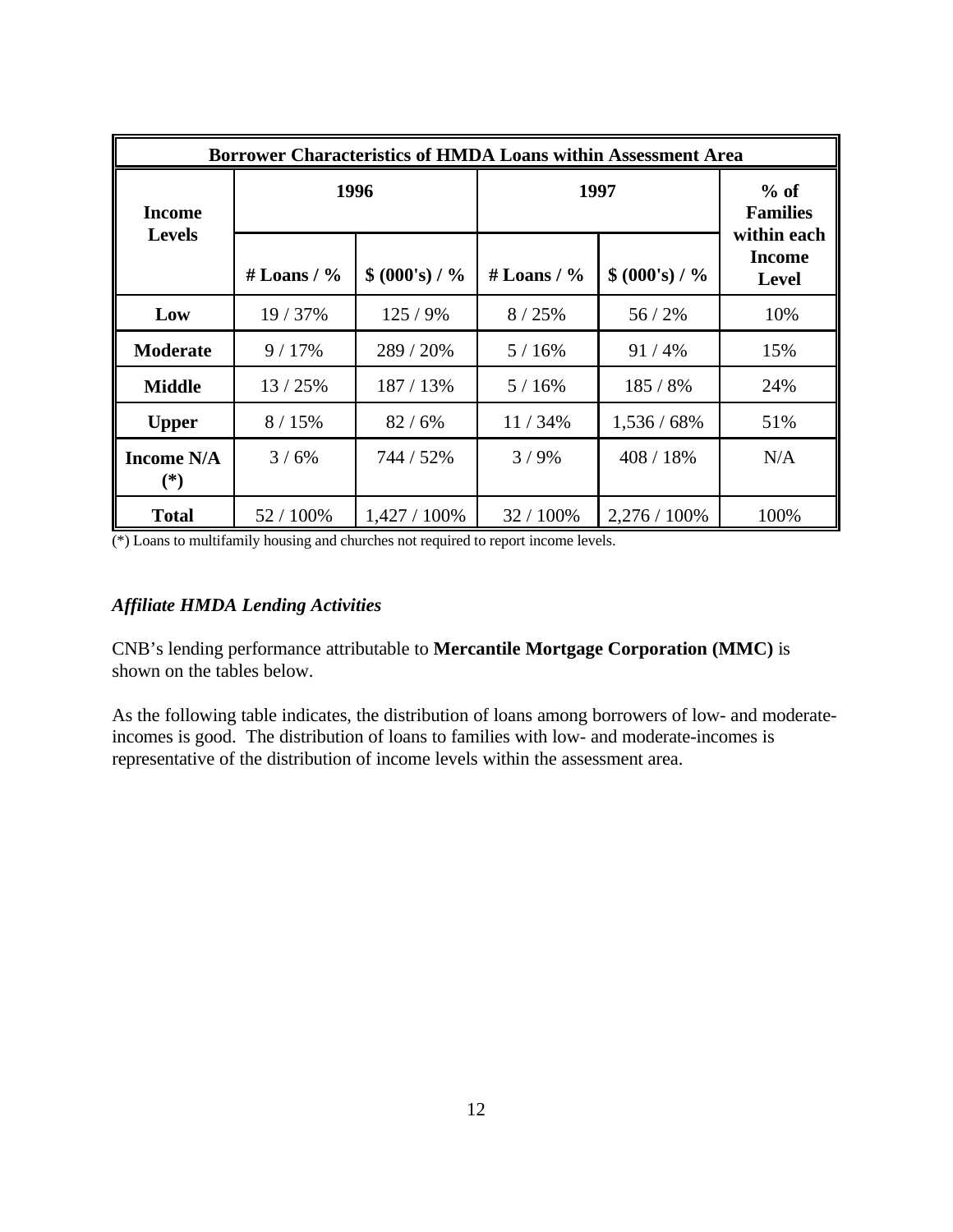| <b>Borrower Characteristics of MMC HMDA Loans within Assessment Area</b> |                                    |              |                |                  |                                       |  |  |
|--------------------------------------------------------------------------|------------------------------------|--------------|----------------|------------------|---------------------------------------|--|--|
| <b>Income</b><br><b>Levels</b>                                           | 1996<br>1997                       |              |                |                  | $%$ of<br><b>Families</b><br>within   |  |  |
|                                                                          | $$ (000's) / \%$<br># Loans / $\%$ |              | # Loans / $\%$ | $$ (000's) / \%$ | each<br><b>Income</b><br><b>Level</b> |  |  |
| Low                                                                      | 4/13%                              | 275/7%       | 5/15%          | 367/8%           | 10%                                   |  |  |
| <b>Moderate</b>                                                          | 5/16%                              | 367/9%       | 6/18%          | 611/14%          | 15%                                   |  |  |
| <b>Middle</b>                                                            | 10/32%                             | 1,241/32%    | 7/21%          | 726 / 16%        | 24%                                   |  |  |
| <b>Upper</b>                                                             | 11/35%                             | 1,936 / 50%  | 15/46%         | $2,826/62\%$     | 51%                                   |  |  |
| <b>Income N/A</b>                                                        | 1/4%                               | 84 / 2%      | $0/0\%$        | $0/0\%$          | N/A                                   |  |  |
| <b>Total</b>                                                             | 31 / 100%                          | 3,903 / 100% | 33 / 100%      | 4,530 / 100%     | 100%                                  |  |  |

The following table shows that 1997 lending performance to low- and moderate-income census tracts attributable to Mercantile Mortgage is improved over 1996 and representative of the composition of the assessment area. 1996 lending performance to low- and moderate-income census tracts falls short of meeting the amount expected since no loans were originated within the assessment area to these census tracts.

|                                | <b>Distribution of HMDA Loans within Assessment Area</b> |                  |                |                  |                                          |  |  |  |
|--------------------------------|----------------------------------------------------------|------------------|----------------|------------------|------------------------------------------|--|--|--|
| <b>Census</b><br><b>Tracts</b> | 1996                                                     |                  | 1997           |                  | % Owner<br>Occupied<br><b>Households</b> |  |  |  |
|                                | # Loans / $\%$                                           | $$ (000's) / \%$ | # Loans / $\%$ | $$ (000's) / \%$ | in<br><b>Assessment</b><br>Area          |  |  |  |
| Low                            | $0/0\%$                                                  | $0/0\%$          | $0/0\%$        | $0/0\%$          | $< 1\%$                                  |  |  |  |
| <b>Moderate</b>                | $0/0\%$                                                  | $0/0\%$          | 1/3%           | 85 / 2%          | 3%                                       |  |  |  |
| <b>Middle</b>                  | 8/26%                                                    | 684 / 18%        | 10/30%         | 1,056/23%        | 41%                                      |  |  |  |
| <b>Upper</b>                   | 23 / 74%                                                 | 3,219 / 82%      | 22/67%         | 3,389 / 75%      | 56%                                      |  |  |  |
| <b>Total</b>                   | 31 / 100%                                                | 3,903/100%       | 33 / 100%      | 4,530 / 100%     | 100%                                     |  |  |  |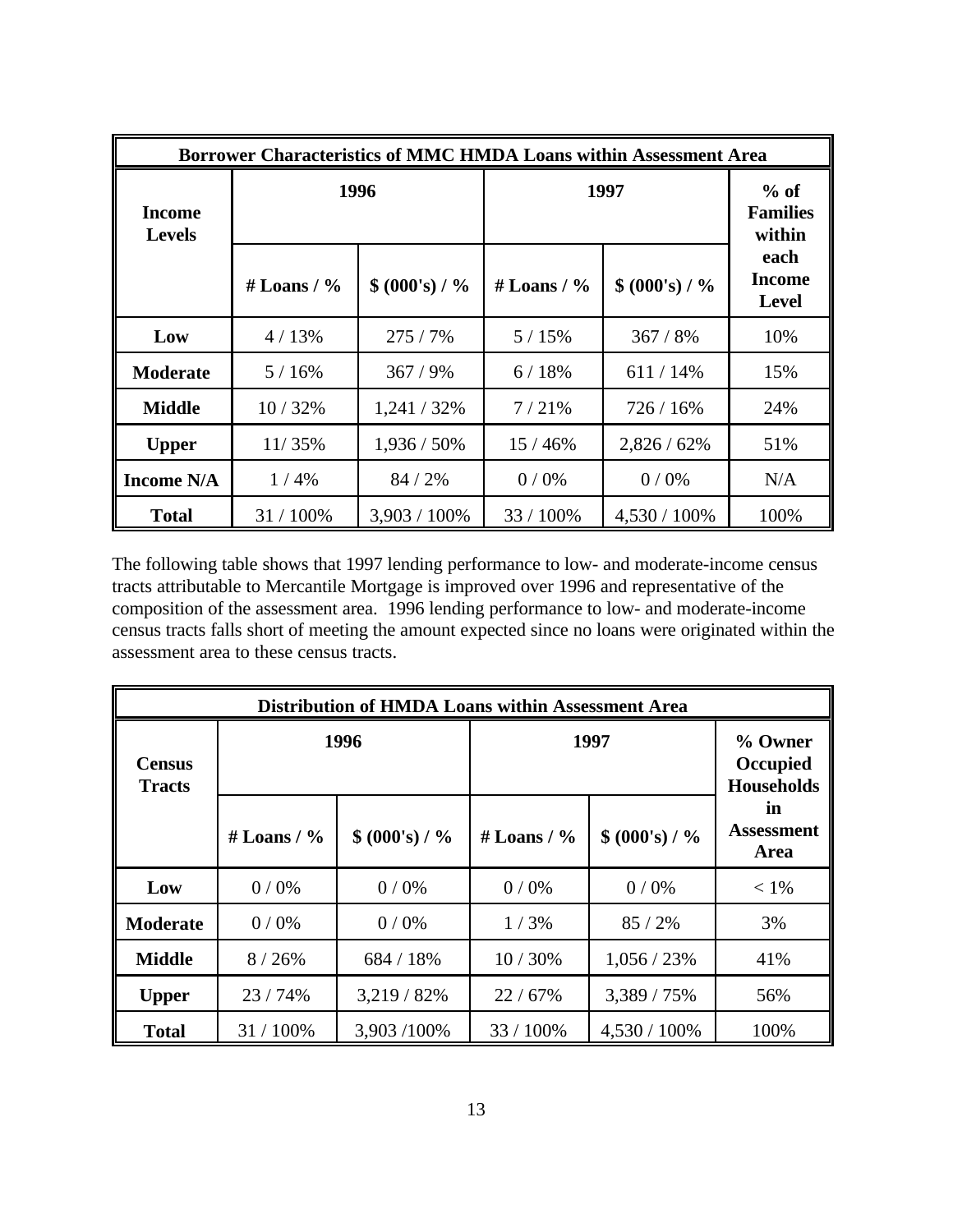# **Community Development Lending Activities**

The Bank made a relatively high level of community development loans during the review period and demonstrated very good responsiveness to the needs of multifamily affordable housing. Affordable housing is an identified need within the assessment area.

Community development loans are loans that (1) have a primary purpose of community development, as defined at 12 C.F.R. § 25.12(h); (2) have not been reported or collected by the bank or an affiliate for consideration as home mortgage, small business, small farm or consumer loans, unless they are multifamily dwelling loans; and (3) benefit the bank's assessment area or a broader statewide or regional area that includes the bank's assessment area.

Based upon bank generated reports and a review of files, CNB originated 4 community development loans, totaling \$2.5 million. Of these, 3 loans totaling \$845,000 are for multifamily, affordable housing within the bank's assessment area. In addition, the bank created a special loan program to revitalize a moderate-income business district in its assessment area (refer to Innovative or Flexible Loan Products section below). Examples of the Bank's community development lending include:

- In 1996, CNB funded a \$514,250 construction and permanent mortgage loan to renovate a 66 unit, multifamily apartment complex in Laurel, Maryland. The rents in this complex are affordable for low- and moderate income individuals.
- In 1997, CNB funded a \$165,750 loan to purchase and upgrade a five unit apartment building located in the bank's assessment area. The rents in this building are affordable for low- and moderate-income individuals.
- In 1996, CNB funded a \$165,000 loan to an eleven unit housing complex that provides affordable housing for low- and moderate income individuals. The multifamily housing complex is located within the bank's assessment area.
- CNB funded a \$1.628 million loan for a 72 unit, multifamily apartment complex in a moderate income census tract immediately adjacent to its assessment area. The rents in this complex are affordable for low- and moderate-income families.

By providing funding to every small business economic development loan fund within its assessment area CNB demonstrates a strong commitment to funding start-up and emerging small businesses unable to find traditional financing. The following is a list of these funds. The loans have a community development purpose but are included in the small business loan totals.

• CNB provides a \$250,000 revolving line of credit to a non-profit loan fund that provides financing to start-up or emerging small businesses that evidence economic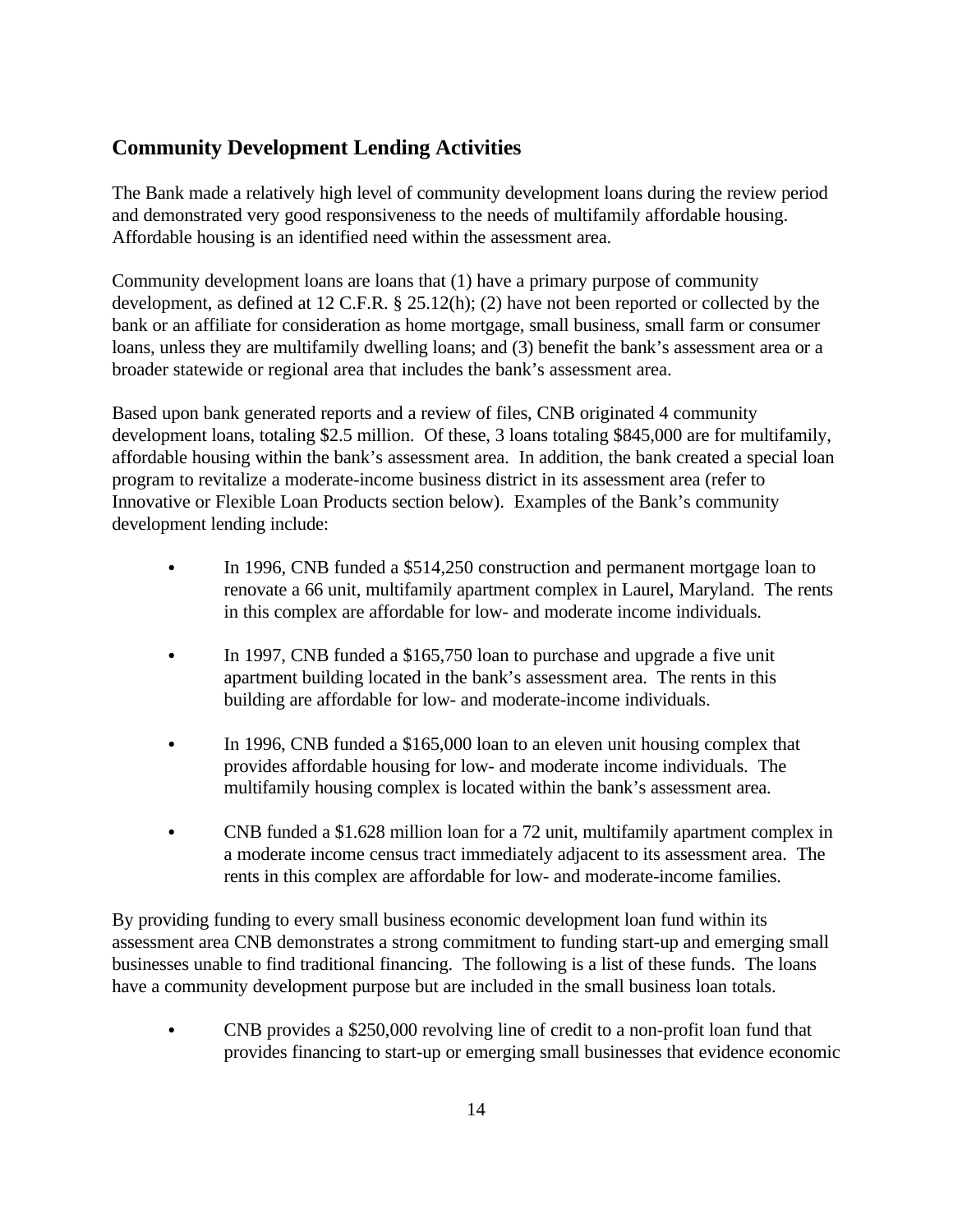impact to Howard County, Maryland. CNB has \$28,627 outstanding under its commitment.

- CNB funded \$45,660 under a \$50,000 line of credit commitment to a non-profit loan fund in Prince George's County. The fund makes loans to small businesses unable to find traditional financing.
- C CNB participates in a non-profit loan fund in Montgomery County. This fund provides loans to small businesses that may not be able to obtain traditional financing. To date, CNB outstandings are \$1,134 under a \$55,000 commitment.
- C CNB provides a \$100,000 line of credit to a non-profit loan fund in Anne Arundel County. The fund makes loans to small businesses unable to find traditional financing. CNB outstandings to date total \$45,000.

#### **Innovative or Flexible Lending Practices**

The loan program for the revitalization of commercial properties on Main Street in the City of Laurel represents a flexible lending practice. CNB pledged to make available up to \$3 million in loans at below market interest rates. The borrower may either be the building owner or tenant. Property purchases are also considered under this program. There are no loans currently outstanding under the program due to its relative newness. The use of innovative or flexible lending practices is limited to this example.

#### **INVESTMENT TEST**

The overall level of CNB's qualified investments is adequate and reflects adequate responsiveness to credit and community economic needs with respect to available opportunities. The investment philosophy of the holding company is conservative and limits investment securities to U. S. Treasury issues with maturities no greater than 5 years. As such, available qualified investments are limited to donations and grants. CNB's available opportunities are also generally limited to its assessment area because other holding company affiliates serve areas immediately outside the CNB assessment area. Lastly, only 9% of the census tracts within CNB's assessment area are low- and moderate-income further limiting available opportunities.

All of CNB's qualified investments are specifically geared to the identified needs of CNB's assessment area and were made during the review period. Qualified investments consist of numerous donations and grants to 14 different organizations that help provide affordable housing, small business loans for new businesses, economic development, and business district revitalization, as well as organizations providing community services supporting low- and moderate-income individuals. Prior to and during the review period CNB committed to contribute a total of \$72,500 to organizations providing affordable housing, small business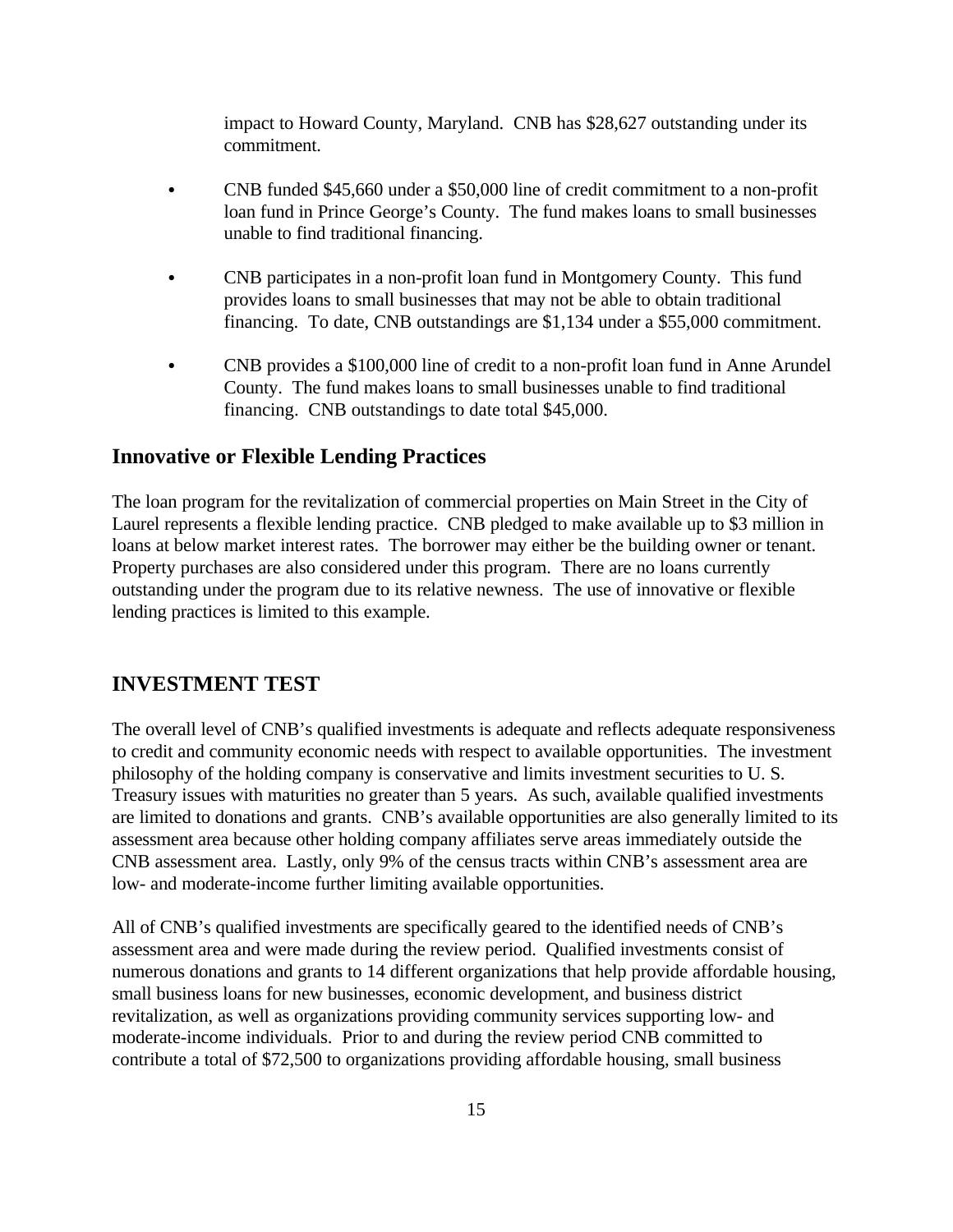venture capital funds and educational grants for low- and moderate-income individuals. A total of \$48,500 has been funded of which \$29,000 was funded during the review period and the remainder funded prior to the review period. Another \$24,000 remains to be funded in future periods. In addition to funding under commitments, other grants and contributions totaling another \$24,893 were made during the review period.

Included in the other grants and contributions made during the review period is an innovative inkind donation of obsolete computer equipment and peripherals totaling \$5,500. After reconditioning, this equipment was placed with organizations benefiting low- and moderateincome individuals within CNB's assessment area.

#### **SERVICE TEST**

Overall delivery systems improved during the review period with the addition of two ATM's in moderate-income census tracts. CNB delivery systems are accessible to essentially all portions of the institution's assessment area. No branches were opened or closed during the review period. However, two branches were moved to better facilities nearby, within the same census tract. These changes did not adversely affect accessability to bank services by low- and moderateincome geographies or individuals. Also, services do not vary in a way that inconveniences lowand moderate-income geographies or individuals.

The table below reflects good overall branch distribution among census tracts and good accessability to moderate-income census tracts. The sole low-income census tract is very small. A CNB branch is within 5 miles of this tract and can reasonably serve this area since both are located on the same transportation corridor.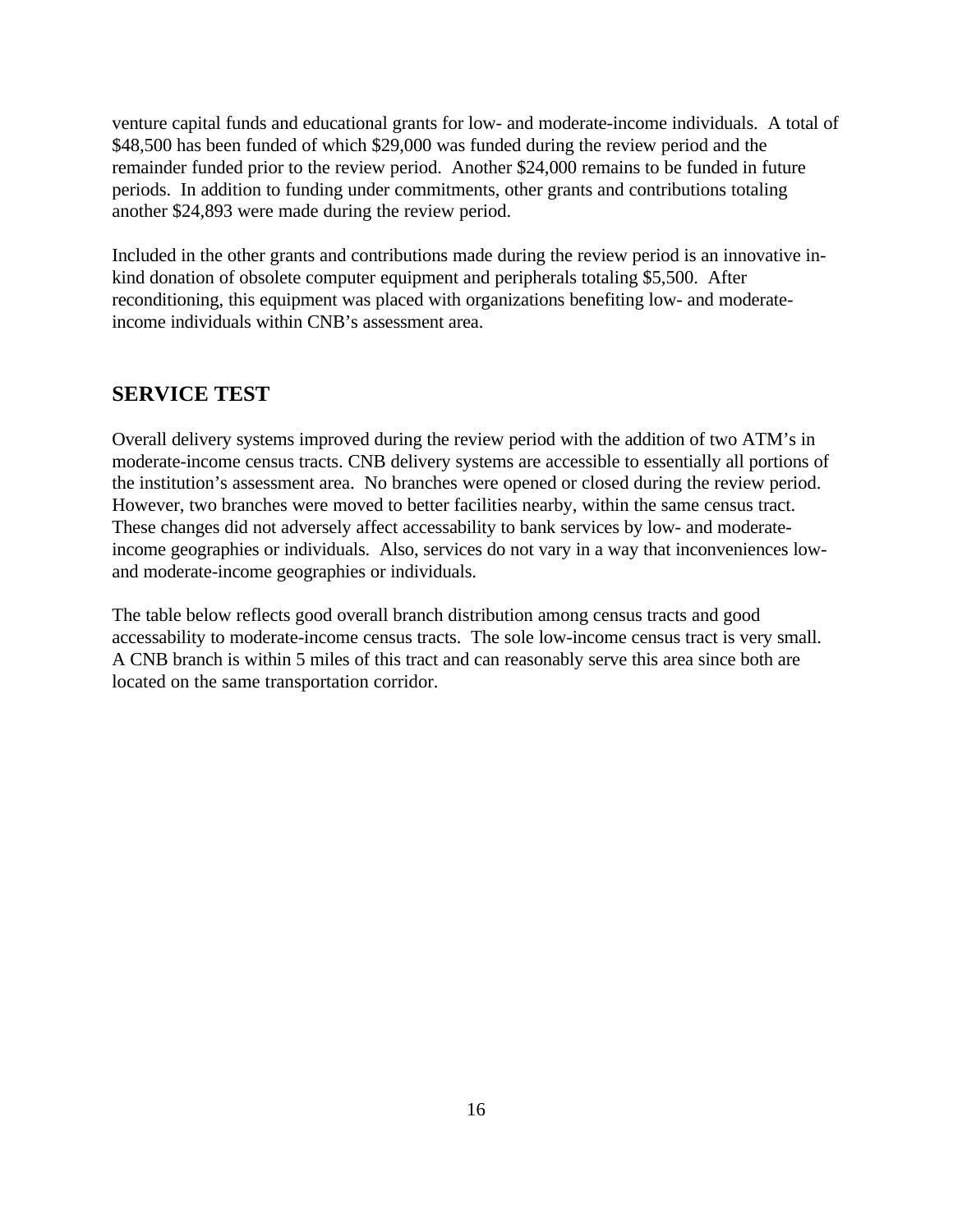| <b>Distribution of Delivery Systems</b><br>(Branches and Remote ATM Facilities) |                 |                          |                                                |
|---------------------------------------------------------------------------------|-----------------|--------------------------|------------------------------------------------|
|                                                                                 | <b>Branches</b> | ATM<br><b>Facilities</b> | <b>Census Tracts in</b><br>the Assessment Area |
| <b>Census Tract</b>                                                             | # $/$ %         | # $/$ %                  | # $/$ %                                        |
| Low                                                                             | 0/0%            | 0/0%                     | $1/1\%$                                        |
| <b>Moderate</b>                                                                 | 3/18%           | 4/22%                    | 8/8%                                           |
| <b>Middle</b>                                                                   | 8/47%           | 8/45%                    | 47/45%                                         |
| <b>Upper</b>                                                                    | 6/35%           | 6/33%                    | 47 / 45%                                       |
| <b>No Income</b>                                                                | 0/0%            | 0/0%                     | $1/1\%$                                        |
| <b>Total</b>                                                                    | 17/100%         | 18/100%                  | 104 /100%                                      |

Each branch is full service with a drive-in, ATM, and a manager with lending authority. During the period of this review, ATM service was added to a branch in a moderate-income census tract. In addition, a stand alone ATM was placed in the Commissary at Fort Meade, another moderateincome census tract. Drive-in facilities were added to some of CNB's branches located in other census tracts.

Branch hours are reasonable and convenient to all portions of CNB's assessment area. CNB sets branch hours based on customer demand and competition. All CNB branches have extended Friday hours and are open on Saturdays. In addition, all CNB branches have extended weekday drive-in hours. The three branches serving moderate-income areas offer these extended lobby and drive-in hours. Bank customers also have 24 hour account access through a "Banking Twenty-Four Telephone Access" system that provides customers with a toll-free number which they can use to obtain account information, transfer funds, place stop payments, report lost/stolen Banking Twenty-Four cards and change telephone access PIN numbers. ATM's also provide access to the HONOR, MAC, Plus and AFFN networks. Finally, CNB customers have access to their accounts through over 150 affiliate ATM's without cost.

Services include regular and special checking accounts which provide service for a fee and require no minimum balances, free checking with Direct deposit, and free checking for senior citizens. CNB also offers a Community Organization account for charitable, non-profit and philanthropic organizations with fees based on the regular checking fee schedule rather than the higher cost business fee schedule.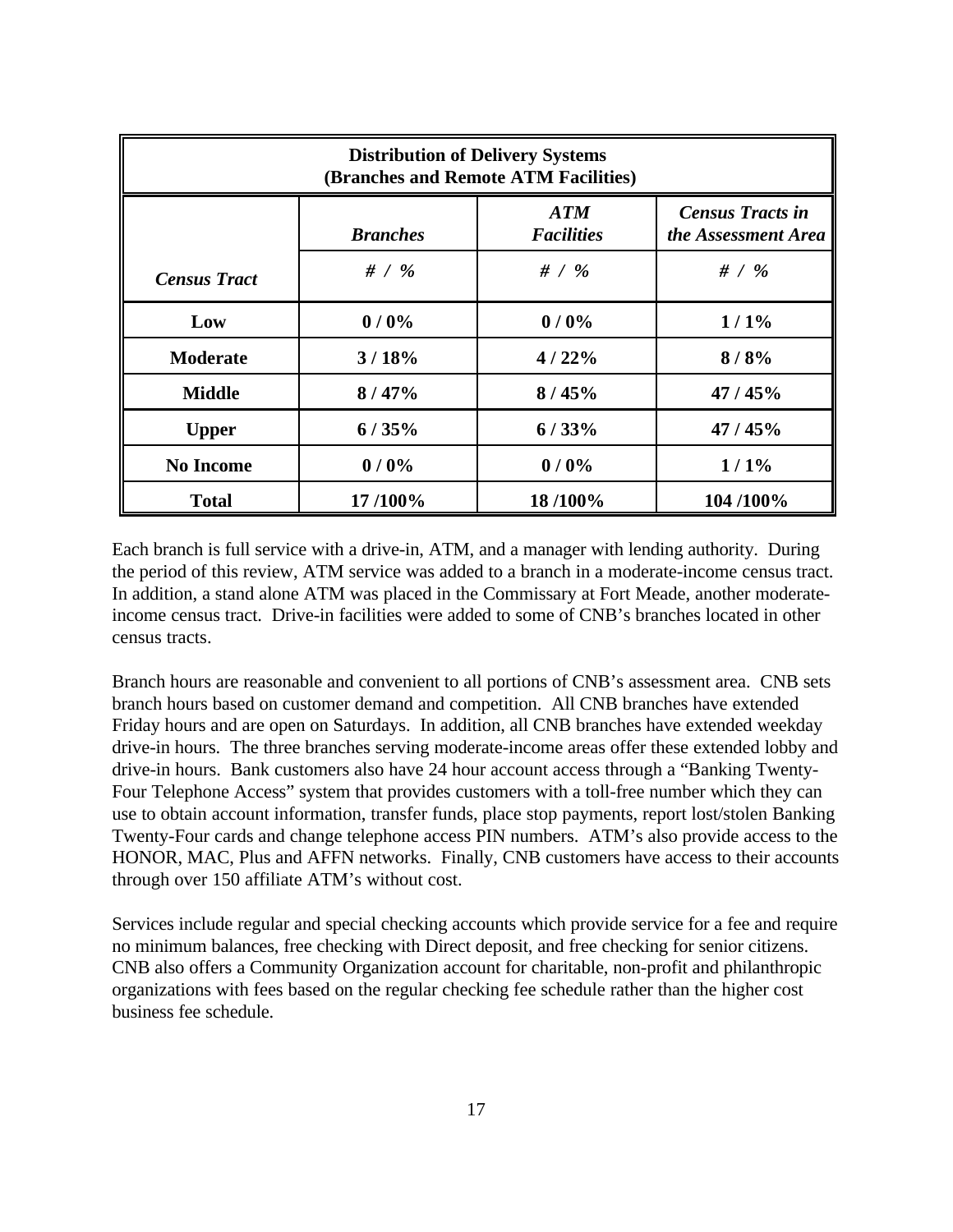# **Community Development Services**

CNB provides a relatively high level of community development services. Primary services include providing technical financial assistance for small businesses and consumers. However, the bank has taken a leadership role in two community development initiatives. Services are targeted to low- and moderate-income individuals, and small businesses.

The following is a listing and description of the community development services provided in the CNB assessment area:

- Laurel Economic Advancement and Development Commission (LEAD) The program seeks to encourage small business revitalization of the Main Street business district within the city of Laurel, a moderate-income geography. CNB has taken a leadership role by developing a specific loan product tailored to this initiative and pledged to lend up to \$3 million in aggregate, at below market rates. CNB will consider loans from both property owners and tenants. No loans have been considered to date. A bank officer serves on the financial committee that will review revitalization loan requests. The bank's President also serves on the board of directors.
- Maryland Housing Fund Although in the formative stage, CNB has taken a leadership role in organizing this initiative to provide mortgage insurance for home purchases by low- and moderate-income individuals. A bank officer provides technical expertise on financial matters in the set up of this organization.
- Anne Arundel County Economic Development Corporation The Arundel Business Loan Fund provides loans to small businesses. A bank officer chaired the loan review committee in 1996 and now serves on the investment committee.
- Small Business Seminars The bank conducted three small business seminars during 1997 attracting a total of 240 participants.
- Prince George's County Economic Development Corporation Through its Prince George's County Financial Services Corporation this organization provides funding and training for small businesses. A bank officer serves on the loan review committee.
- Baltimore/Washington Chamber of Commerce A bank officer conducted a seminar on alternative financing sources for non-bankable small businesses.
- James Rouse Entrepreneurial Fund This organization provides financing to startup and emerging small businesses, primarily in Howard County. A bank officer serves on the loan review committee.
- Woodland Job Corps This organization provides troubled youths from low- and